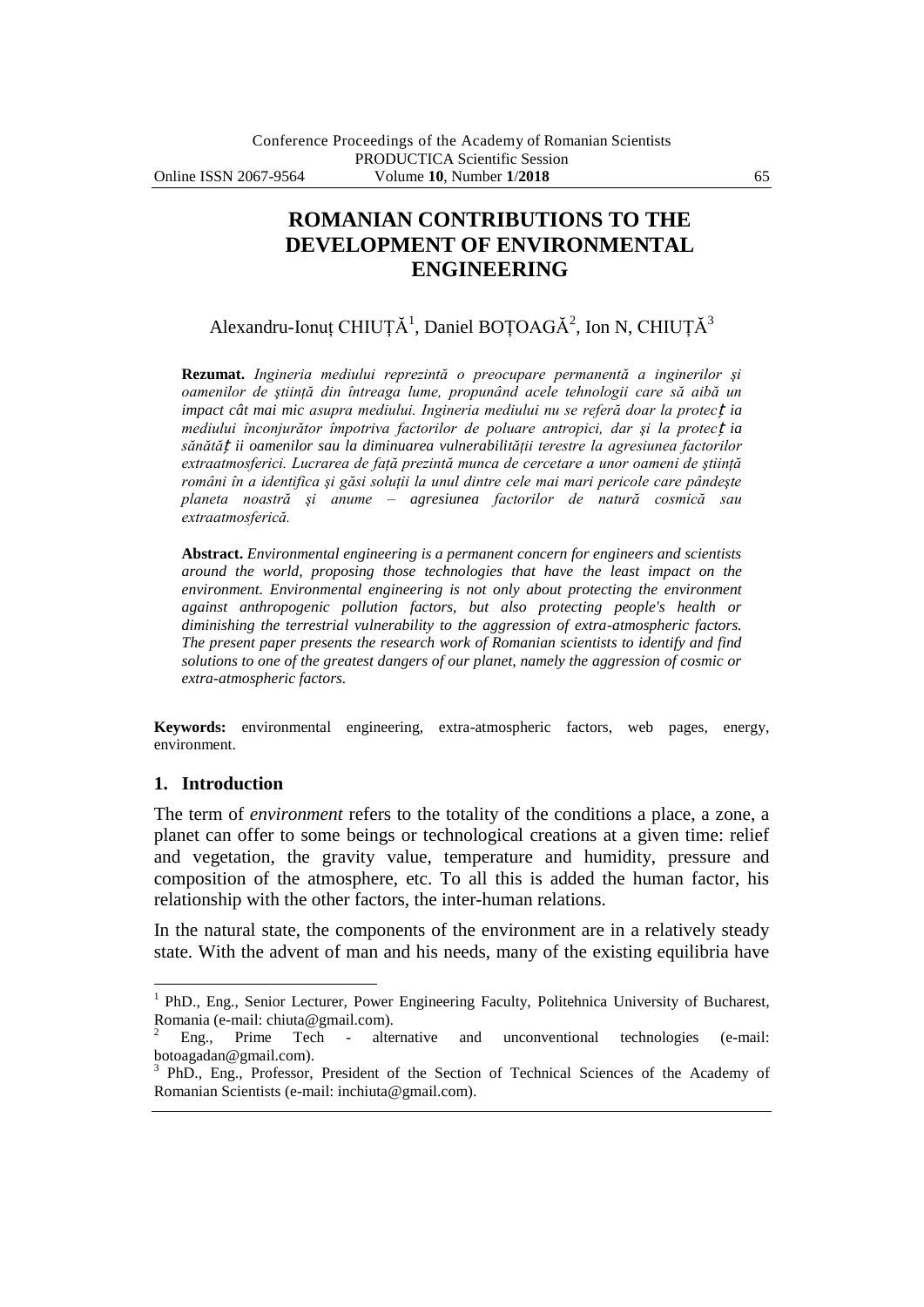begun to suffer. The increase of the number of people created the first major imbalances.

The need for more and more food, clothing and tools has made room for change. Agriculture, one of the most important discoveries of humanity, radically changed the environment on the planet. The second big change that people gave to the environment was the entry into the industrial age. Secondary products arising from human activity caused climate change. Greenhouse gases as well as increased atmospheric humidity and pollution made the environment start to react unpredictably.

In the following charts we can see how the main planetary parameters have increased in recent years: carbon dioxide (see Figure 1), global temperature (see Figure 2), change in sea level (see Figure 3), cosmic radiation (see Figure 4), the intensity of solar cycles (see Figure 5).



**Fig. 1:** Evolution of carbon dioxide emissions in atmosphere during the period 2005-2018

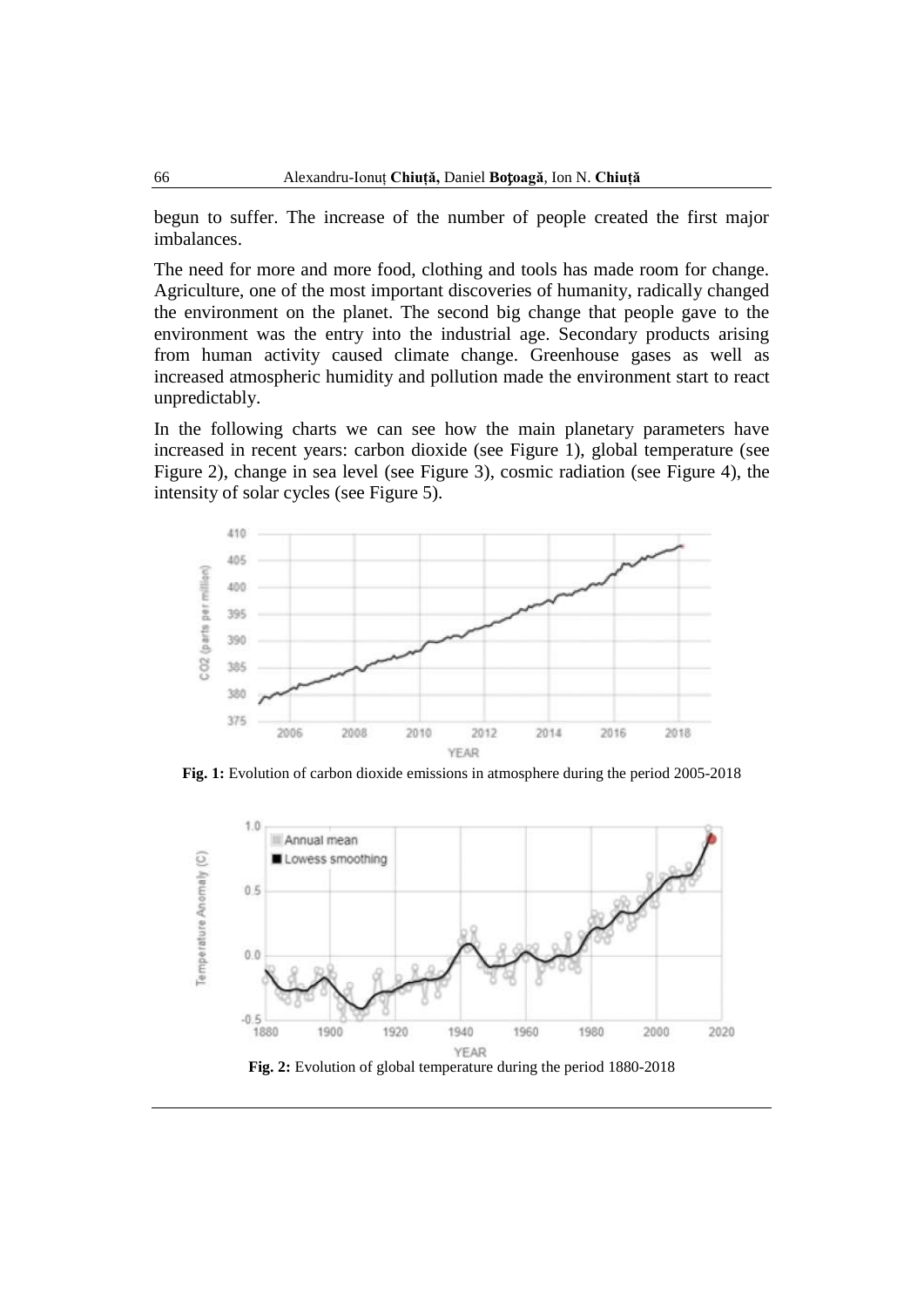

**Fig. 3:** Variation of the sea level during the period 1995-2018





**Fig. 5:** Intensity of solar cycles during the period 1970-2018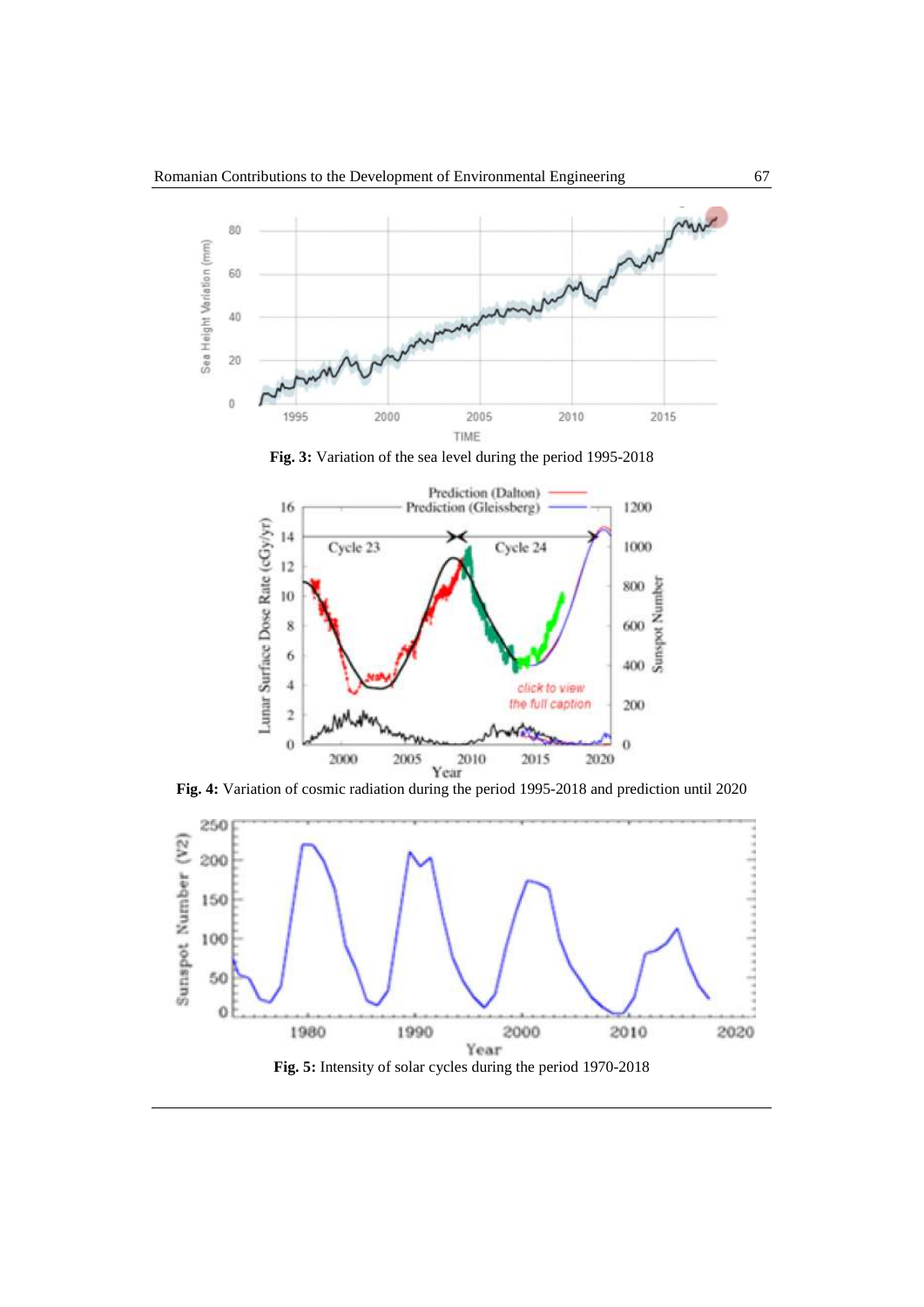If the Earth-to-Earth system evolves to the detriment of both the environment and man, the solar system as well as cosmic radiations come with major contributions to the imbalance of the environment.

The sun is now very close to the  $24<sup>th</sup>$  solar cycle minimum. The measurements began in 1755 and the current cycle in 2008 on January 8.

For years, it has been claimed that the planet Earth is in a global warming process where man and his activity are the main source of imbalance.

People on the planet suffer year after year because of phenomena of extreme nature, phenomena attributed to the global warming process.

Romania, a country situated in the middle of the European continent, is increasingly feeling the devastating effects of these extreme phenomena, 2018 being, in our opinion, a beginning in this respect.

In 1840, the Vasilian School in Iasi teaches the first courses of meteorology.

In 1880, the Romanian Meteorological Service was established under the leadership of Ştefan Hepiteş, founding member of the International Meteorological Organization.

The data and experience gained in the last years have begun to outline the intimacy of atmospheric phenomena, and today, with enough accuracy - using evolved mathematical methods - to be able to make forecasts over different periods of time, issuing bad weather alerts.

In 2016 there appeared the necessity of setting up new disciplines, through which we could study in detail and find solutions to the violent phenomena we are confronted with. The idea is older on our continent, with some countries currently providing services for the permanent monitoring of these phenomena. Here we can cite France, Norway, England and recently Romania.

# **2. Space Meteorology Centre in Romania**

In Romania, in the town of Răcari in Dâmboviţa County, a space meteorology centre begins to take shape, whose purpose is to study the phenomena in the proximity of the terrestrial atmosphere as well as how they influence the climate, people's lives and the existing technologies.

The Space Meteorology Centre is a first in Romania, the targets and the aspirations rising to the top at international level.

Space meteorology describes the conditions in the near cosmic space and how they affect the Earth and its technological systems: climate, satellites, communications, power distribution, the life and health of human communities, critical infrastructures, etc.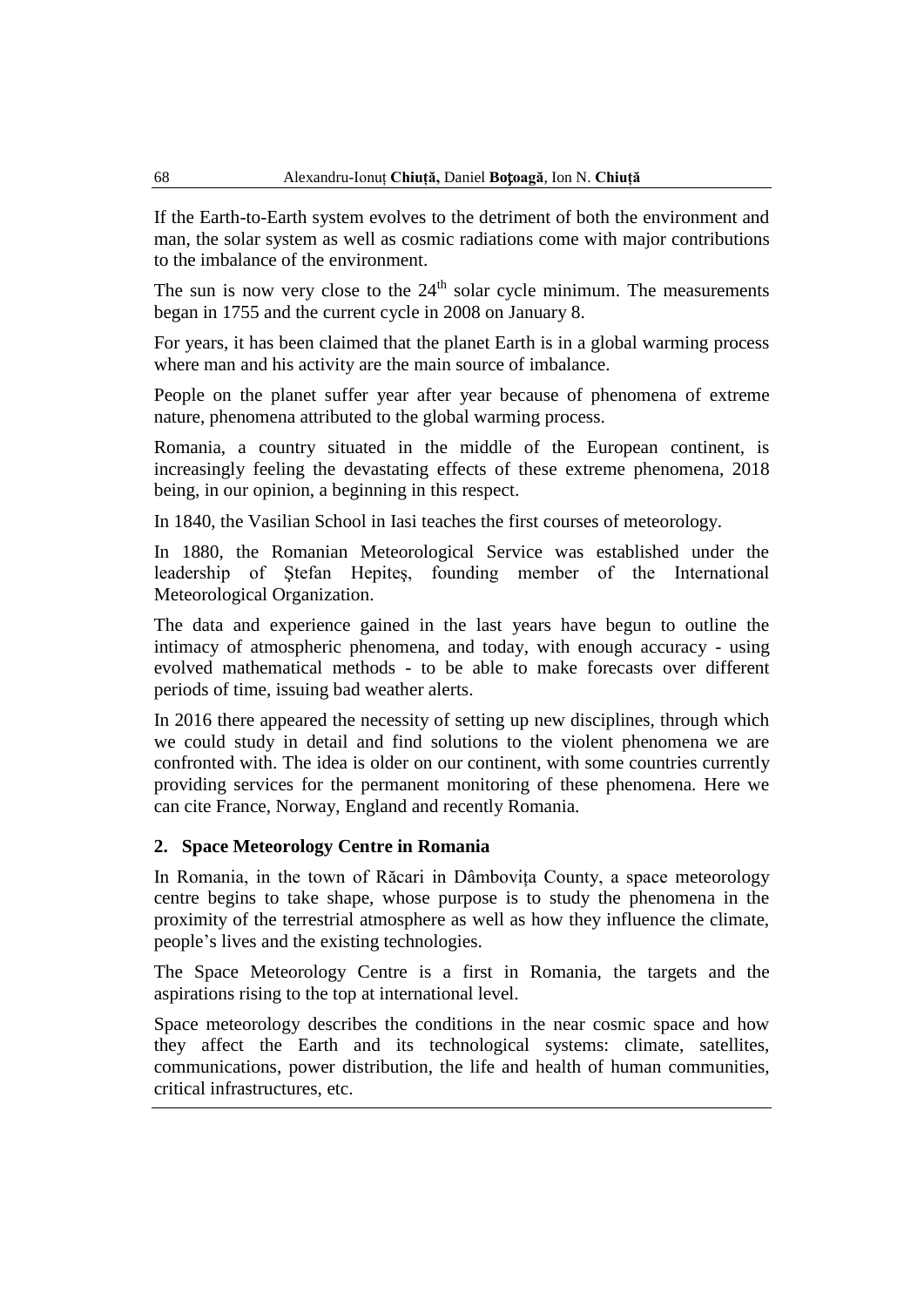

**Fig. 6:** Romanian Space meteorology Centre photos

The Space Meteorology Centre is the only national structure that continually follows and processes the information of cosmic origin and can provide analysts and prognoses with specific character at the disposal of decision-makers. Also in S.M.C. Răcari are made daily analyses of how cosmic phenomena induce interference with natural ground phenomena, releasing daily informational bulletins and specific alerts.



**Fig. 7:** Romanian Space Meteorology Centre: **a.** Equipment 1. b. Equipment 2. c. Equipment 3.

We are pursuing climate at the local and global level, the evolution of the Sun, the cosmic radiation and their interaction with the local bios, we develop warnings and alerts, and we find solutions. Through the energy department of the environment, unique in Romania, S.M.C. Răcari:

- $\checkmark$  develops studies correlating climate change with the existing reality,
- $\checkmark$  may develop implementing rules and proposals for legislative changes,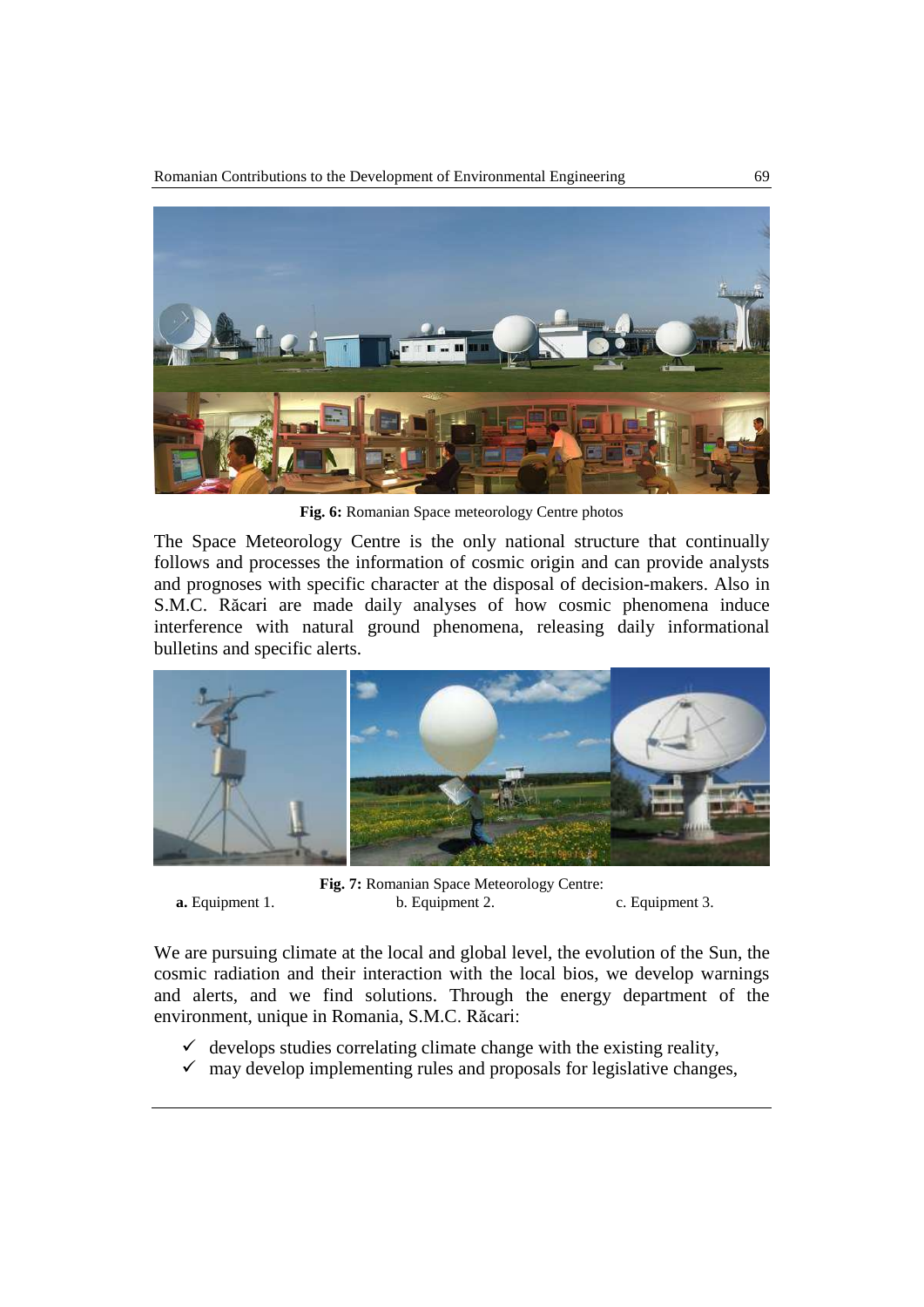- $\checkmark$  warns when critical infrastructures are endangered by climate change (the possibility of interruption of electricity supply, the possibility of fire on gas distribution installations, extreme phenomena, etc.),
- $\checkmark$  has the ability to set critical intervention times in case of natural calamities,
- $\checkmark$  can develop maps and risk studies on climate change,
- $\checkmark$  provides specialist advice.



**Fig. 8:** Romanian Space Meteorology Centre: **a.** Equipment 4. b. Equipment 5. c. Equipment 6.

The objectives of S.M.C. Răcari are the following:

- $\triangleright$  In-depth study of the global warming phenomenon
- $\triangleright$  Analysis of the dynamics of climate change
- $\triangleright$  Prevent or mitigate the effects of extreme phenomena
- $\triangleright$  Terraforming analysis
- $\triangleright$  Study of cosmic phenomena in direct impact with climatic changes
- $\triangleright$  Construction and launching of satellites to support research
- $\triangleright$  Creating a national / regional database on the evolution and effects of climate change
- $\triangleright$  In-depth study of the Black Sea surface
- $\triangleright$  Develop strategies and technologies to adapt to climate change
- $\triangleright$  Protecting Romania's territory by specific activities and alerting to aggressions in the outer space and extreme phenomena

The S.M.C. Răcari structure includes the following departments: Space Engineering, Energy-Environment, Auxiliary Support, Applied Biology, Astronomical Observatory, Unconventional Technologies. Also, it has planned a departmental structure with a core centre and 5 to 10 territorial centres.

The creation of S.M.C. represents for Romania a factor of progress and safety, a hope for the future.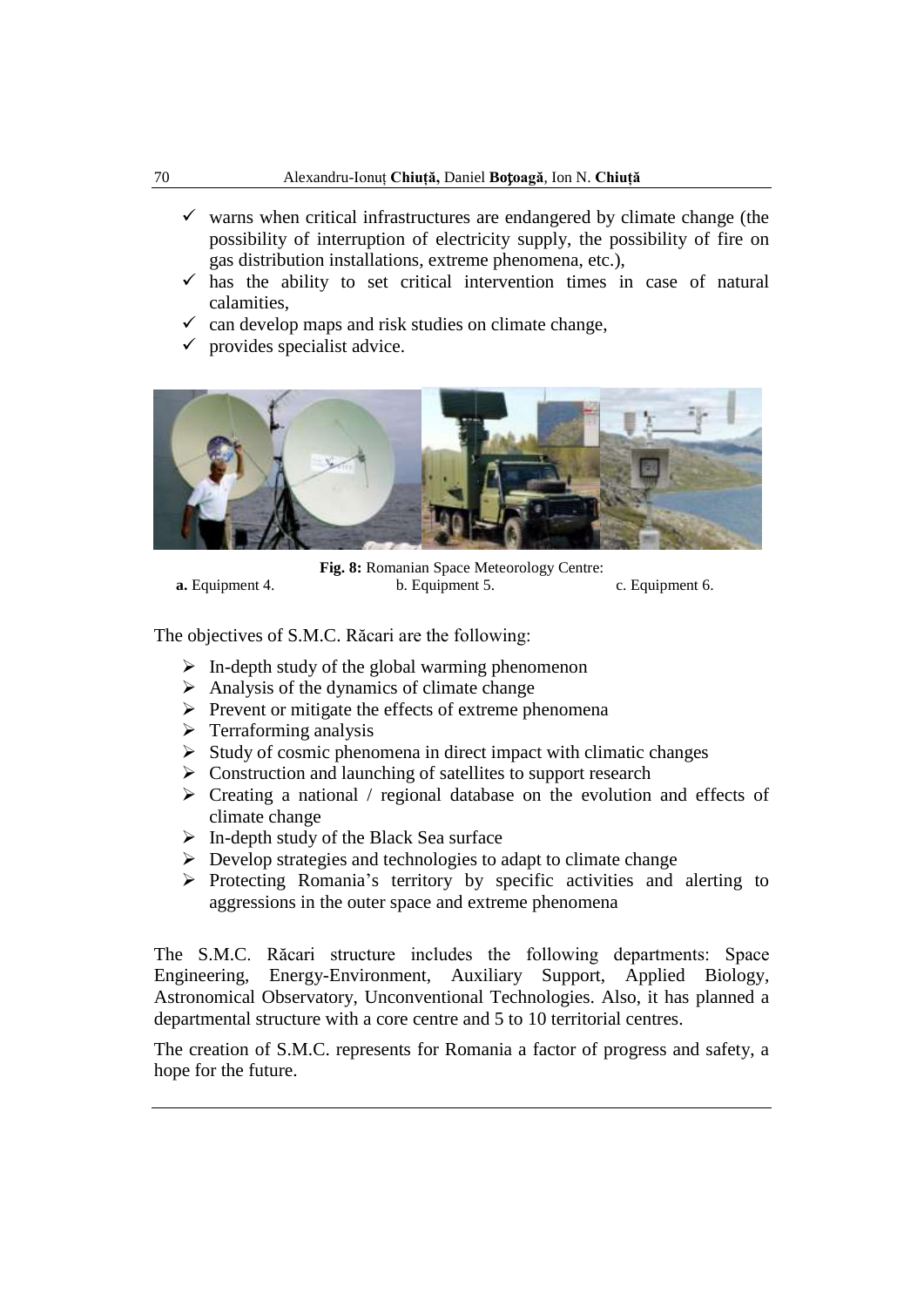# **3. Web Pages in the Field of Energy**

A pilot project for open education under the aegis of the Centre for Creativity Development within Section VI - Technical Sciences - Academy of Romanian Scientists, the web pages in the field of energy are created and maintained starting with the academic year 2017/2018 for the students of the Faculty of Power Engineering, POLITEHNICA University of Bucharest.

**Table 1.** First step – creation and testing of the websites using *DokuWiki.org* free software

| No. | Technologies used for websites | Software                 | Version |
|-----|--------------------------------|--------------------------|---------|
|     | Wiki                           | DokuWiki                 |         |
| 2.  | Analytics                      | Google Analytics UA      |         |
| 3.  | JavaScript Framework           | jQuery                   |         |
| 4.  | Font Script                    | Font Awesome             |         |
| 5.  | Web Framework                  | <b>Twitter Bootstrap</b> |         |
| 6.  | Miscellaneous                  | HTTP/2                   |         |
| 7.  | Web Server                     | Apache / Nginx           |         |
| 8.  | Programming Language           | <b>PHP</b>               |         |
| 9.  | $\mathbb{C}\mathrm{DN}$        | CloudFlare               |         |

**Table 2.** Second step - registration of free e-mail addresses at *gmail.com*

| No. | Title                                  | Gmail account @gmail.com     | <b>Registration Date</b> |
|-----|----------------------------------------|------------------------------|--------------------------|
|     | 1. General Power Engineering           | energetica.generala          | September 4, 2017        |
|     | 2. Electrical Equipments               | echipamente.energetice       | September 4, 2017        |
|     | 3. Installations for Electrical Energy | instalatii.electroenergetice | March 17, 2018           |
|     | 4. Creativity of Engineers             | creativitate.inginereasca    | March 13, 2018           |

**Table 3.** Third step - registration of free web hosting at *infinityfree.net*

| No. | <i>Title</i>                               | infinityFree Hosting     | <b>Registration Date</b> |
|-----|--------------------------------------------|--------------------------|--------------------------|
|     | General Power Engineering                  | energetica-              | September 4, 2017        |
|     |                                            | generala.freecluster.eu  |                          |
|     | <b>Electrical Equipments</b>               | echipamente-             | September 4, 2017        |
|     |                                            | electrice.freecluster.eu |                          |
| 3.  | <b>Installations for Electrical Energy</b> | instalatii.rf.gd         | March 17, 2018           |
|     | <b>Creativity of Engineers</b>             | creativitate.rf.gd       | March 13, 2018           |

**Table 4.** Fourth step - registration of free top-level domain names at *freenom.com*

| No. | Title                        | freenom Domains | <b>Registration Date</b> |
|-----|------------------------------|-----------------|--------------------------|
|     | General Power Engineering    | energetica.cf   | October 22, 2017         |
|     |                              | energetica.ml   |                          |
|     |                              | energetica.ga   |                          |
|     |                              | energetica.gq   |                          |
|     | <b>Electrical Equipments</b> | echipamente.cf  | October 22, 2017         |
|     |                              | echipamente.ml  |                          |
|     |                              |                 |                          |